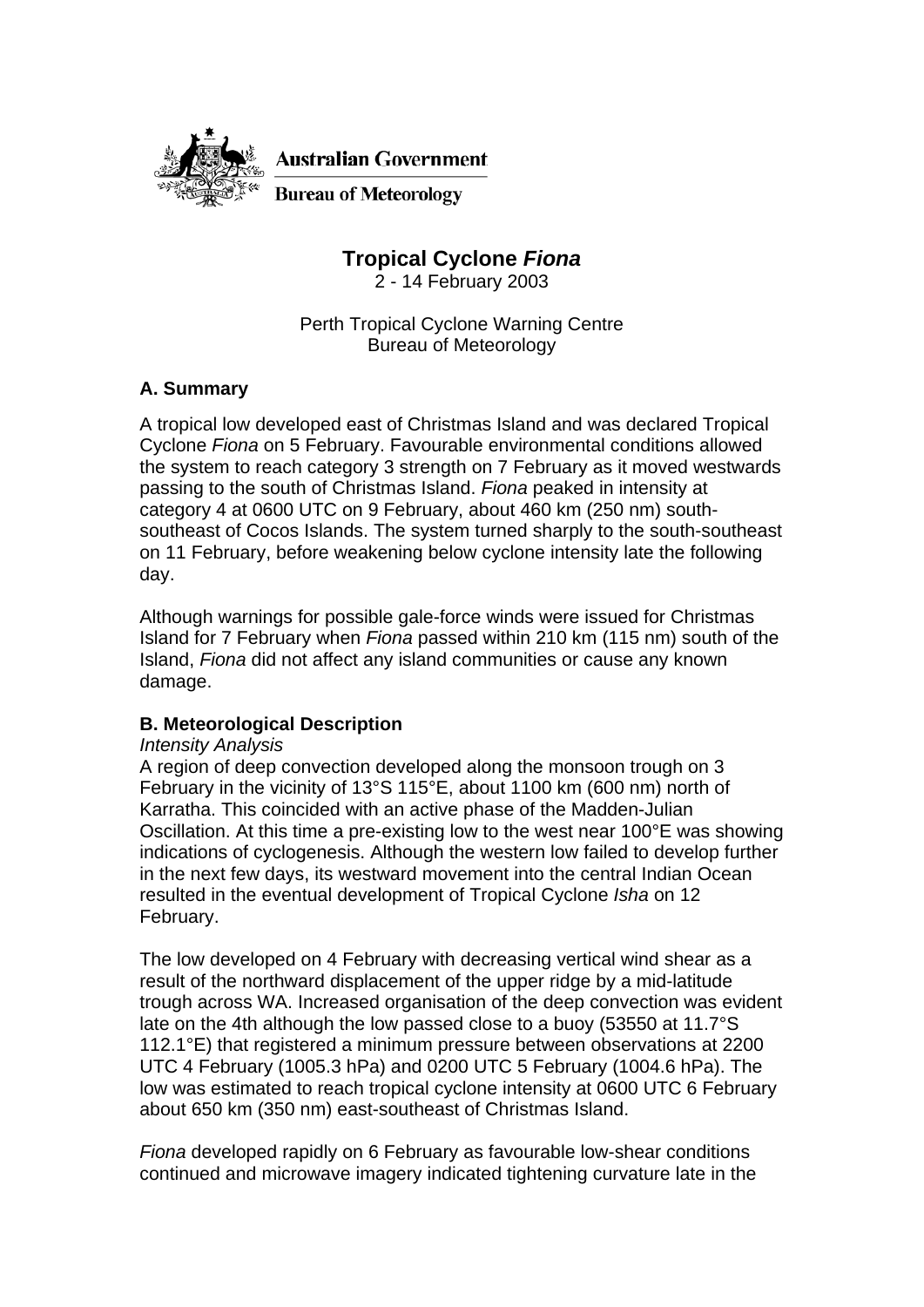day. This continued on 7 February when an eye became clearly evident and *Fiona* was upgraded to category 3 (severe) with hurricane-force winds. Further intensification then occurred when the eye became better defined and *Fiona* reached maximum intensity around 0600 UTC on 9 February with a Dvorak CI number of 5.5, maximum wind gusts of 120 knots and a central pressure of 935 hPa.

*Fiona* subsequently began to lose some intensity with a decrease in deep convection and the eye became partially cloud-filled. A somewhat ragged eye redeveloped on the 10th but thereafter the system weakened possibly due to cooler, drier air from a strong anticyclone to the south. A decrease in deep convection late on the 10th heralded its weakening phase. Although cold cloud top temperatures on infrared imagery during the 11th suggested a stronger system, the system was clearly losing rotational features. The vertical wind shear rapidly increased late on the 11th and microwave imagery revealed an exposed low level centre. During the 12th strengthening upper level north-westerlies engulfed the system, as they also did to TC *Isha* further to the west, and *Fiona* weakened rapidly. Convection was limited to the southeast quadrant and there were weak circular low level cloud lines near the exposed centre. Winds are estimated to have eased below gale-force by 1800 UTC 12 February.

### *Motion*

A strong and persisting mid-level ridge to the south initially steered *Fiona* on a steady westward course. During 9 February *Fiona* took on a more southwest course, as stronger mid-latitude westerlies displaced the mid-upper level ridge further north centred to the southeast of *Fiona*. The approach of a vigorous mid-latitude trough on the 10th eroded the ridge to the south and caused a recurvature to the south-southeast from late on 10 February near 90°E. *Fiona* continued along this track during its rapid weakening phase.

### **C. Impact**

*Fiona* did not affect any island communities or cause any known damage as it was located well out to sea during its lifecycle.

#### **D. Observations**

As *Fiona* passed close to a buoy (53550) a minimum pressure was recorded between observations at 2200 UTC 4 February (1005.3 hPa) and 0200 UTC 5 February (1004.6 hPa).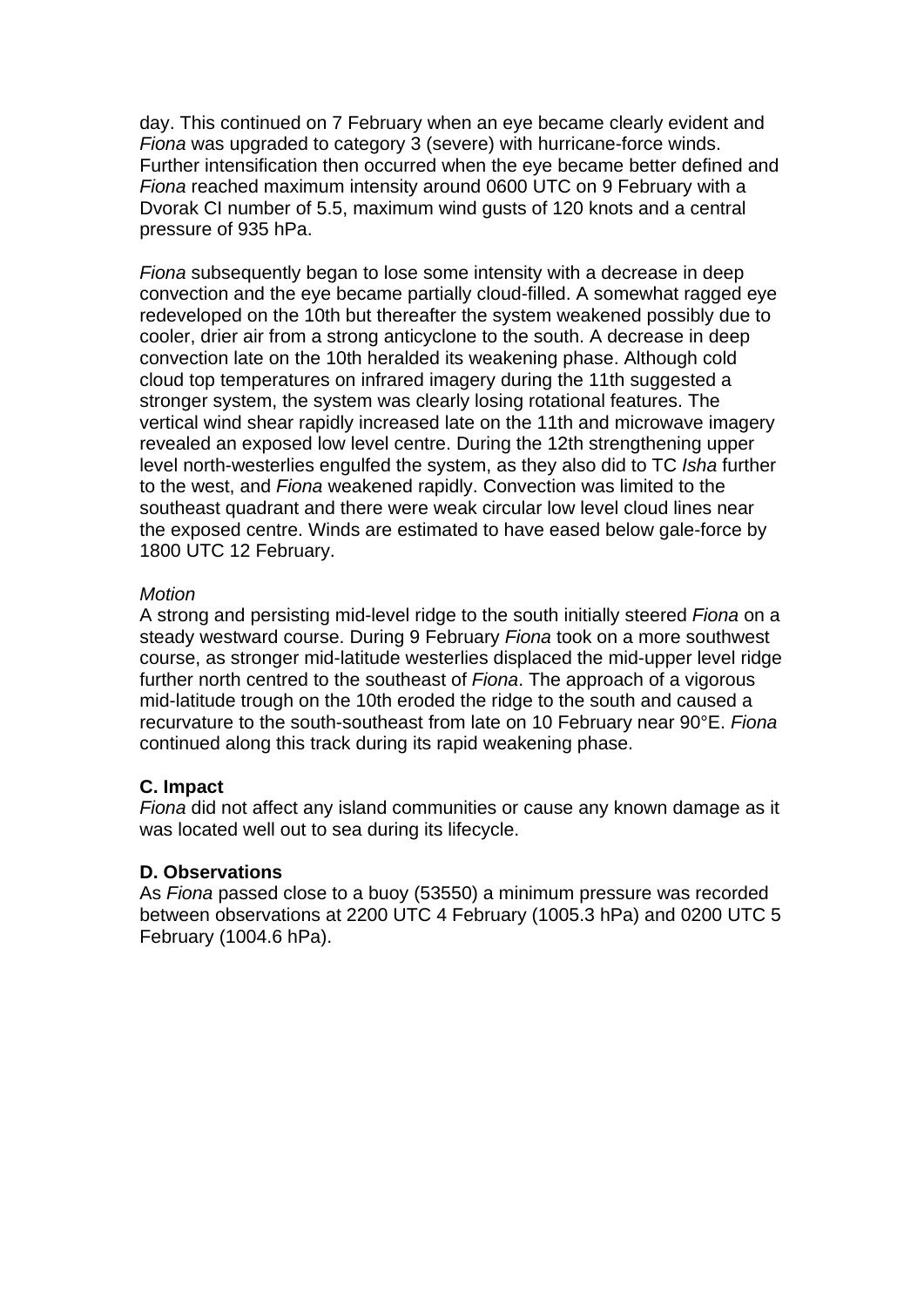# Table 1. Best track summary for *Fiona,* 3 - 13 February 2003.

Note: Add 8 hours to convert to WST. Refer to best track database for complete track details.

|      |       |                | Hour  | Position<br>Latitude | Position<br>Longitude | Max<br>wind<br>10 <sub>min</sub> | Central<br>Pressure | Rad. of<br>Gales |
|------|-------|----------------|-------|----------------------|-----------------------|----------------------------------|---------------------|------------------|
| Year | Month | Day            | (UTC) | S                    | F                     | knots                            | hPa                 | nm               |
| 2003 | 02    | 3              | 0000  | 11.8                 | 117.4                 | 20                               | 1007                |                  |
| 2003 | 02    | 3              | 0600  | 11.7                 | 117.0                 | 20                               | 1006                |                  |
| 2003 | 02    | 3              | 1200  | 11.7                 | 116.6                 | 20                               | 1006                |                  |
| 2003 | 02    | 3              | 1800  | 11.6                 | 116.2                 | 20                               | 1005                |                  |
| 2003 | 02    | 4              | 0000  | 11.6                 | 115.6                 | 20                               | 1005                |                  |
| 2003 | 02    | 4              | 0600  | 11.6                 | 114.8                 | 20                               | 1004                |                  |
| 2003 | 02    | 4              | 1200  | 11.7                 | 113.9                 | 20                               | 1004                |                  |
| 2003 | 02    | 4              | 1800  | 11.7                 | 113.1                 | 25                               | 1002                |                  |
| 2003 | 02    | 5              | 0000  | 11.8                 | 112.4                 | 25                               | 1000                |                  |
| 2003 | 02    | 5              | 0600  | 11.8                 | 111.8                 | 35                               | 995                 | 60               |
| 2003 | 02    | 5              | 1200  | 11.9                 | 111.3                 | 40                               | 990                 | 60               |
| 2003 | 02    | 5              | 1800  | 12.0                 | 110.7                 | 50                               | 985                 | 60               |
| 2003 | 02    | 6              | 0000  | 11.9                 | 110.1                 | 55                               | 980                 | 90               |
| 2003 | 02    | 6              | 0600  | 11.9                 | 109.4                 | 55                               | 980                 | 90               |
| 2003 | 02    | 6              | 1200  | 12.0                 | 108.7                 | 60                               | 975                 | 105              |
| 2003 | 02    | 6              | 1800  | 12.0                 | 108.0                 | 60                               | 975                 | 105              |
| 2003 | 02    | 7              | 0000  | 12.1                 | 107.1                 | 60                               | 975                 | 120              |
| 2003 | 02    | $\overline{7}$ | 0600  | 12.3                 | 106.3                 | 65                               | 970                 | 120              |
| 2003 | 02    | 7              | 1200  | 12.5                 | 105.4                 | 70                               | 965                 | 120              |
| 2003 | 02    | 7              | 1800  | 13.0                 | 104.6                 | 70                               | 965                 | 120              |
| 2003 | 02    | 8              | 0000  | 13.3                 | 103.7                 | 75                               | 960                 | 120              |
| 2003 | 02    | 8              | 0600  | 13.8                 | 102.7                 | 80                               | 955                 | 120              |
| 2003 | 02    | 8              | 1200  | 14.2                 | 101.8                 | 80                               | 955                 | 120              |
| 2003 | 02    | 8              | 1800  | 14.8                 | 100.9                 | 85                               | 950                 | 120              |
| 2003 | 02    | 9              | 0000  | 15.3                 | 100.0                 | 95                               | 940                 | 120              |
| 2003 | 02    | 9              | 0600  | 15.9                 | 98.9                  | 95                               | 935                 | 120              |
| 2003 | 02    | 9              | 1200  | 16.4                 | 97.7                  | 95                               | 940                 | 90               |
| 2003 | 02    | 9              | 1800  | 16.5                 | 96.4                  | 95                               | 940                 | 90               |
| 2003 | 02    | 10             | 0000  | 16.6                 | 95.3                  | 95                               | 940                 | 90               |
| 2003 | 02    | 10             | 0600  | 16.7                 | 94.2                  | 95                               | 940                 | 90               |
| 2003 | 02    | 10             | 1200  | 16.9                 | 93.1                  | 90                               | 945                 | 90               |
| 2003 | 02    | 10             | 1800  | 17.3                 | 92.3                  | 85                               | 950                 | 90               |
| 2003 | 02    | 11             | 0000  | 17.6                 | 91.8                  | 75                               | 960                 | 90               |
| 2003 | 02    | 11             | 0600  | 18.0                 | 91.2                  | 70                               | 965                 | 90               |
| 2003 | 02    | 11             | 1200  | 18.4                 | 91.1                  | 70                               | 965                 | 120              |
| 2003 | 02    | 11             | 1800  | 19.1                 | 90.9                  | 65                               | 970                 | 120              |
| 2003 | 02    | 12             | 0000  | 19.9                 | 90.9                  | 60                               | 975                 | 120              |
| 2003 | 02    | 12             | 0600  | 20.8                 | 91.3                  | 50                               | 985                 | 90               |
| 2003 | 02    | 12             | 1200  | 21.2                 | 91.9                  | 35                               | 995                 | 60               |
| 2003 | 02    | 12             | 1800  | 21.6                 | 92.0                  | 25                               | 1000                |                  |
| 2003 | 02    | 13             | 0000  | 21.9                 | 92.2                  | 20                               | 1005                |                  |